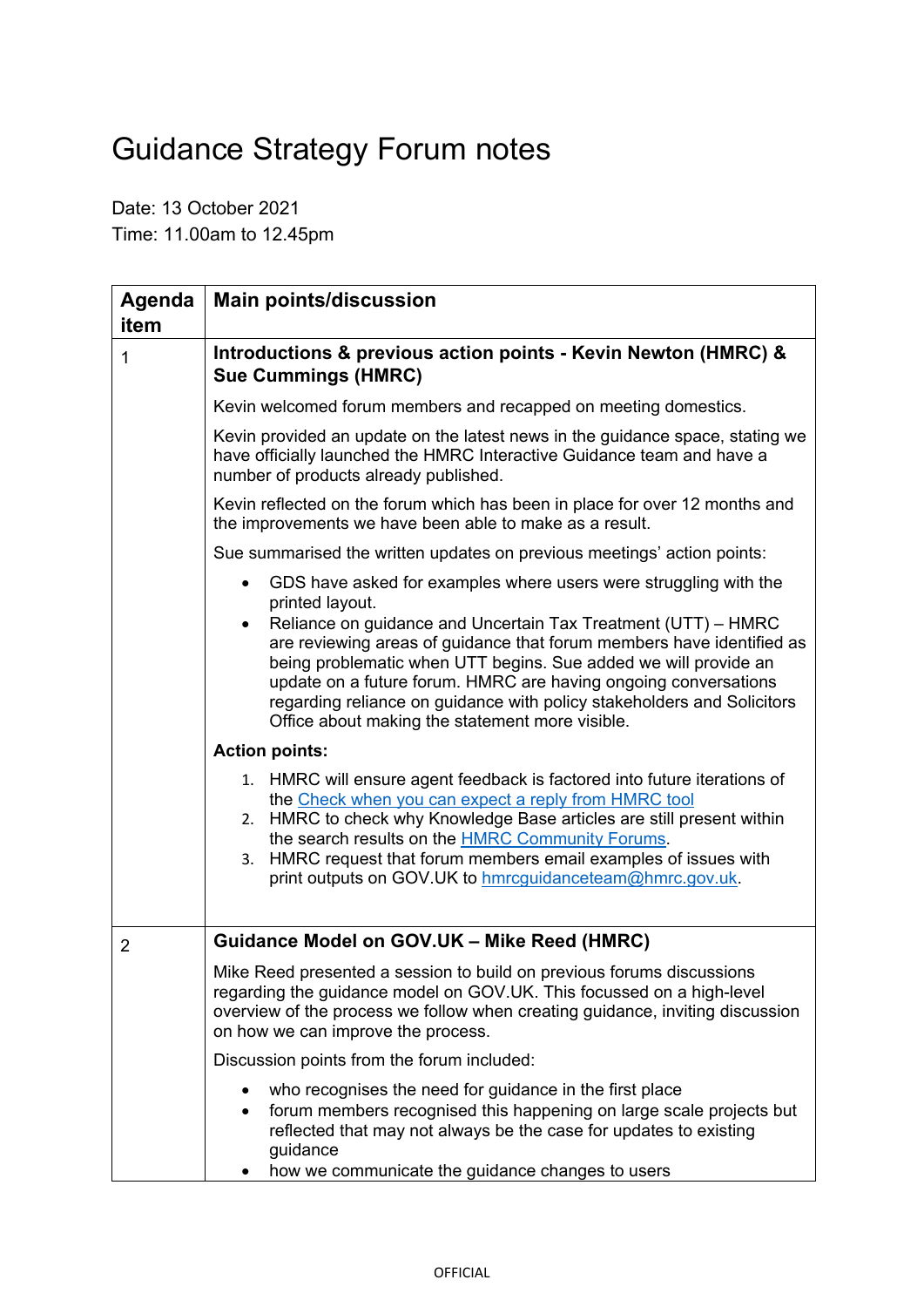|   | who decides what's included in guidance pages.                                                                                                                                                                                                                                                                                                                                                                                                                                                                                                  |
|---|-------------------------------------------------------------------------------------------------------------------------------------------------------------------------------------------------------------------------------------------------------------------------------------------------------------------------------------------------------------------------------------------------------------------------------------------------------------------------------------------------------------------------------------------------|
|   | <b>Action points:</b>                                                                                                                                                                                                                                                                                                                                                                                                                                                                                                                           |
|   | 4. HMRC request that forum members let us know if this experience is<br>not reflected in guidance projects they are a part of<br>HMRC to review examples from the forum about how we decide what<br>5.<br>is included in guidance pages and replay at a future forum<br>HMRC will review guidance process flowchart, incorporating triggers<br>6.<br>for new and updated guidance, and consider best way to share<br>HMRC to review the way we communicate with external stakeholders<br>7.<br>during the drafting and user testing of guidance |
| 3 | Internal operational guidance in manuals - David O'Connor<br>(HMRC)                                                                                                                                                                                                                                                                                                                                                                                                                                                                             |
|   | David O'Connor presented a session about HMRC's internal guidance and to<br>gather views on our approach to moving operational guidance from manuals.                                                                                                                                                                                                                                                                                                                                                                                           |
|   | Key points from the presentation included:                                                                                                                                                                                                                                                                                                                                                                                                                                                                                                      |
|   | HMRC manuals being the home for technical content and our internal<br>$\bullet$<br>Guidance Hub housing task-based procedural guidance<br>feedback on HMRC's approach to include checks to ensure<br>$\bullet$<br>information needed externally is held on GOV.UK or within a manual<br>using existing feedback routes to raise content issues.                                                                                                                                                                                                 |
|   | The discussion points covered:                                                                                                                                                                                                                                                                                                                                                                                                                                                                                                                  |
|   | why two platforms existed, adviser remit and internal feedback routes<br>examples and comments on archiving and change notes<br>$\bullet$<br>a poll indicating members agreed with the approach or were unsure.                                                                                                                                                                                                                                                                                                                                 |
|   | <b>Action points:</b>                                                                                                                                                                                                                                                                                                                                                                                                                                                                                                                           |
|   | 8. HMRC to continue to share more detail on our approach to migrating<br>internal operational guidance from manuals to allow forum to reflect,<br>feed back further and share any examples to address.                                                                                                                                                                                                                                                                                                                                          |
| 4 | <b>Manuals linking to GOV.UK - Mike Reed</b>                                                                                                                                                                                                                                                                                                                                                                                                                                                                                                    |
|   | In response to a member enquiry relating to links in manuals to other GOV.UK<br>pages, Mike Reed reiterated the purpose of each layer of guidance on<br>GOV.UK, what it is designed to do and why. He clarified the decision over<br>when to link from a page in our manuals to GOV.UK depends on the specific<br>topic. Mike mentioned work on a manuals style guide which will help manual<br>owners on what to consider when linking to legislation and GOV.UK.<br><b>Action points:</b>                                                     |
|   | 9. HMRC to share an update on its approach to linking within the work<br>being done on the manuals style guide at a future forum.                                                                                                                                                                                                                                                                                                                                                                                                               |
| 5 | Manuals update index known issue - David O'Connor                                                                                                                                                                                                                                                                                                                                                                                                                                                                                               |